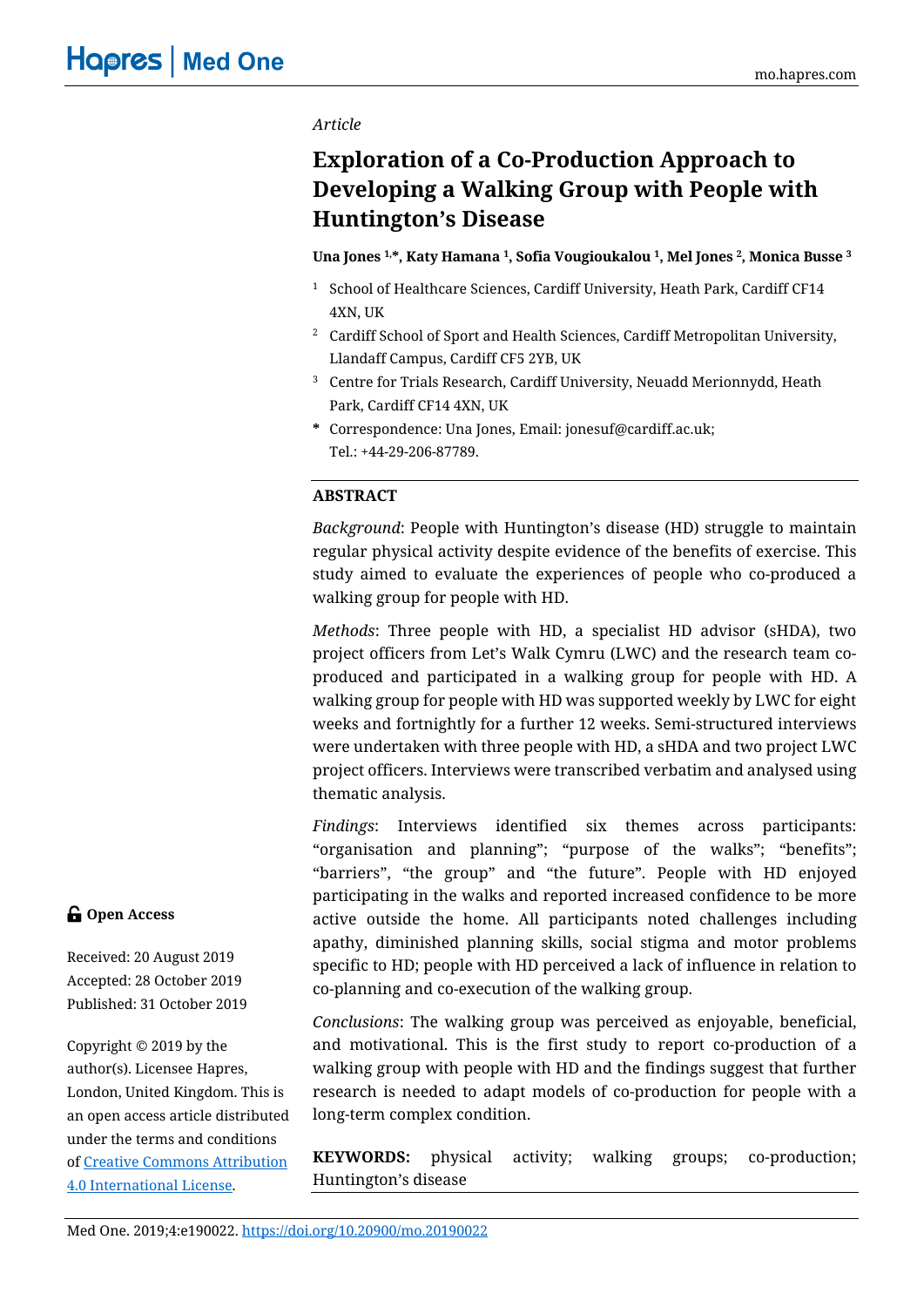#### **INTRODUCTION**

Huntington's disease (HD) is caused by an autosomal dominant gene that produces mutant huntingtin protein that is characterised by abnormally long CAG repeats. Abnormal huntingtin results in neuronal dysfunction and death, particularly of the medium spiny neurons in the striatum [1]. The motor problems associated with neuronal loss include chorea, bradykinesia and dystonia [2]. The contradictory symptoms of chorea and bradykinesia have been explained by specific loss of medium spiny neurons in the indirect pathway of movement control at the early stages of the disease leading to hyperkinesia, with loss of medium spiny neurons in the direct pathway later in disease progression leading to hypokinesia [1,3]. Motor problems are compounded by cognitive dysfunction including progressive decline in planning and the ability to acquire new psychomotor skills as well as depression and apathy [4]. The triad of motor, behavioural and cognitive impairments related to HD is therefore challenging when physiotherapists and other health professionals support people to remain as functionally independent for as long as possible.

People with HD struggle to maintain regular participation in physical activity [5] despite emerging evidence supporting the role of exercise for people with HD [6]. This systematic review demonstrated that people with HD had improved motor function, gait speed and balance as a consequence of an exercise intervention. Additionally, people with HD and their caregivers perceived benefits of exercise as increased self-confidence and independence as well as enhanced social relationships. Perceived barriers were physical factors such as poor balance, lack of motivation and cognitive impairment. Physical activity, which incorporates exercise as well as recreational activities, has general health benefits including positive effect on wellbeing, sense of achievement and relaxation and it is recommended that adults undertake 150 min of moderate intensity physical activity per week [7].

Walking at three to five miles per hour is considered a moderate intensity physical activity and walking groups have wide ranging health benefits for the general population [8]. Limited evidence exists regarding walking groups for people with HD, with just one study from The Netherlands showing that a physiotherapy led walking programme was feasible and may slow total functional decline [9].

Promotion of physical activity is integral to healthcare provision and despite evidence for the benefits of physical activity, translation into practice is limited [10]. This may be due to lack of involvement of healthcare professionals and people with health conditions in research study interventions and implementations [11]. Co-production approaches, whereby public and/or patients and healthcare professionals interacting with organisations outside of the healthcare systems [12] may be necessary for promotion and uptake of physical activity, particularly for people with functional limitations.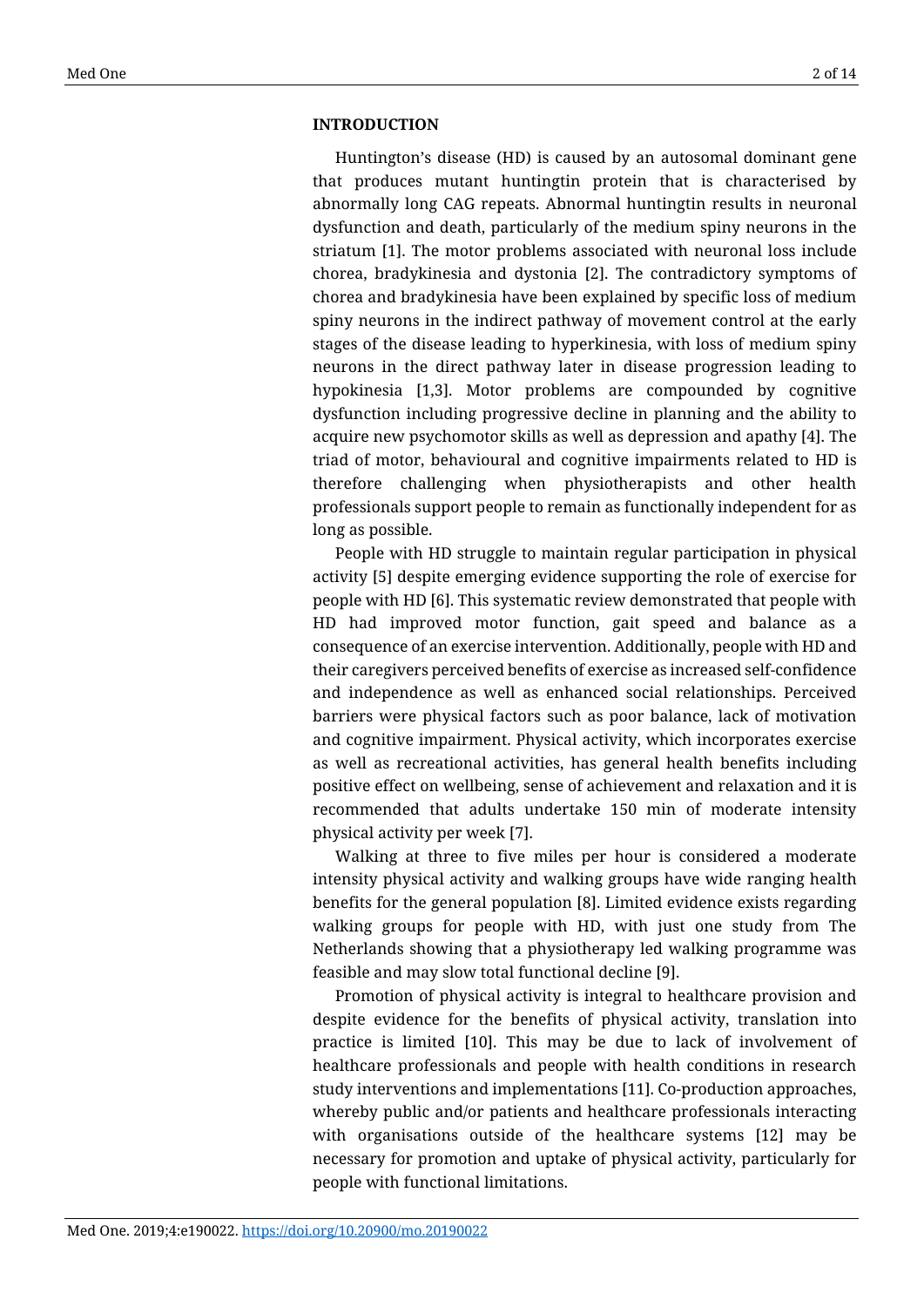The triad of motor, cognitive and behavioural dysfunction in people with HD may influence their ability to undertake physical activity and this could be further hindered by lack of promotion by healthcare professionals and provision of suitable activities within the community. In order to explore ways to maintain regular participation in physical activity, this study aimed to investigate a co-productive approach including people with HD and service providers for developing a walking group for people with HD. As no previous studies have explored coproducing physical activities with people with HD, this study will provide unique information for healthcare professionals and people working in the non-profit organisations to enhance service provision.

## **METHODS**

A qualitative descriptive approach was used in this study. This approach is recommended in healthcare environments as it provides rich descriptive content from the participants perspectives and allows the researcher to choose from a number of theoretical frameworks, sampling and data collection methods [13]. The conceptual model of healthcare service co-production described by Batalden *et al.* [12] was used as the framework for this study. This model acknowledges the blurred roles of patients and professionals as well as the blurred boundary of healthcare within the larger community and is therefore appropriate for the development of a physical activity programme supported by healthcare professionals in a community setting. Within these blurred boundaries, civil discourse, *i.e.*, effective communication; co-planning and coexecution are recognised as key elements of co-production of healthcare services.

Ethical approval, including agreement from participants for the use of pseudonyms and that data could be used in academic publications, was gained from the Cardiff University, School of Healthcare Sciences Research Ethics Committee (2016 May 17).

#### **Co-Planning of the Walking Group**

Co-planning and civil discourse [12] underpinned a co-production event involving three people with HD, the local specialist Huntington's Disease Association Advisor (sHDA), Let's walk Cymru (LWC) and the research team. Specialist HDA advisors support people with HD in the community and have backgrounds in either health or social care. Let's Walk Cymru was a Welsh Government funded initiative run by Ramblers Cymru that aimed to support develop new walking groups across Wales. Convenience sampling was used and people with HD were recruited via the sHDA. On advice from LWC, discussion topics at the co-production event included: use of closed, *i.e.*, people with HD only or open groups; information giving walks; communication methods; risk assessment; volunteer recruitment; weather implications, and advertisement of walks.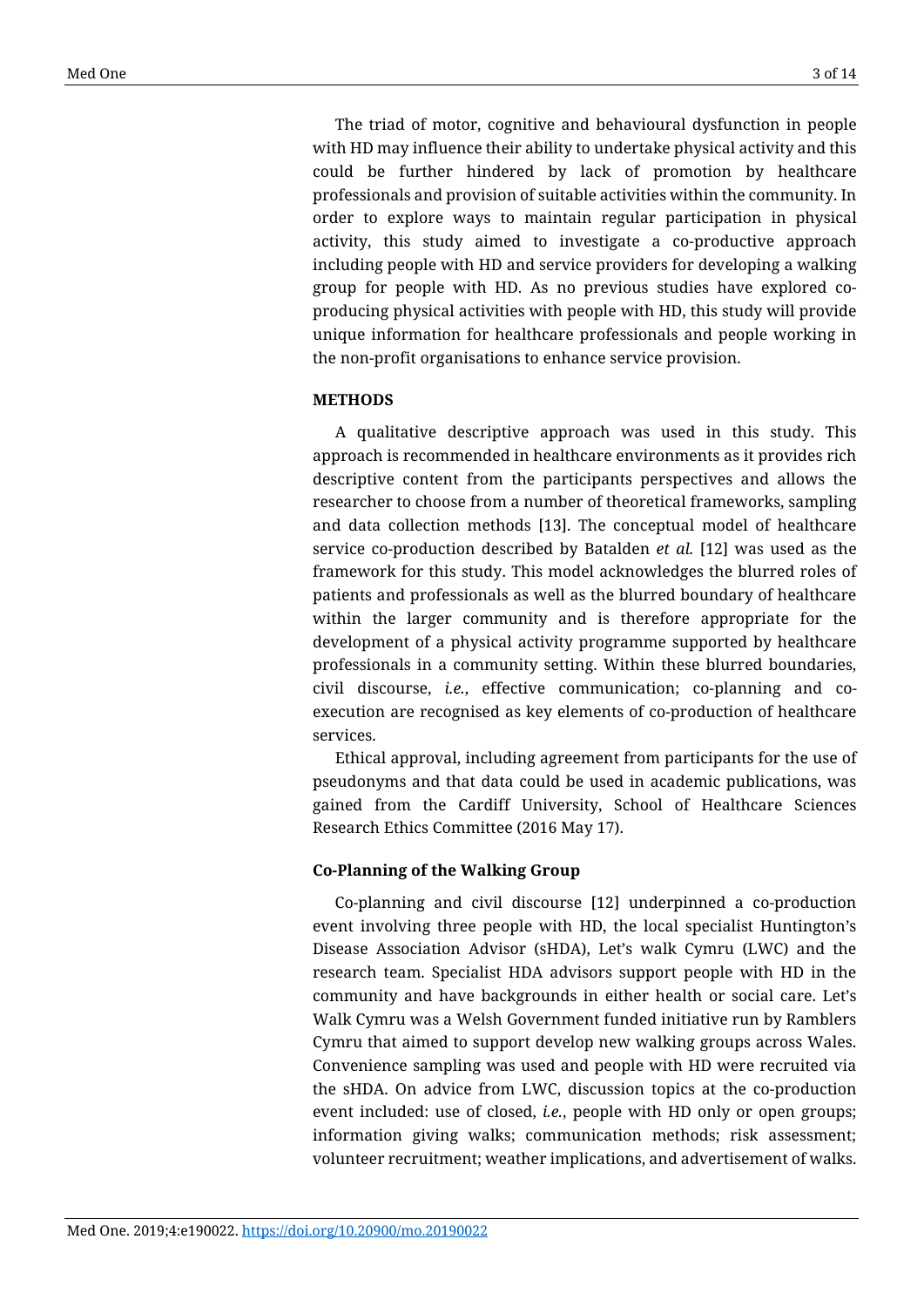Participants agreed on weekly walks; preference for closed groups; a regular meeting place and time and that people with HD should take increasing responsibility over 12 weeks to organise and plan the walks, aligning with the principle of co-execution within the conceptual model. LWC agreed to take overall responsibility for planning, designing and leading walks and also monitoring walks for safety.

#### **Co-Execution of the Walking Group**

Convenience sampling of three people with HD were recruited by the sHDA from 60 meetings with people with HD in South Wales and via a poster at the local HD Research and Management clinic. The minimum requirements for walkers were: ability to walk independently with or without a walking aid for 20 min; able to independently get up from the floor. The Physical Activity Readiness Questionnaire [14] was used to screen people for suitability of walking.

The walk started at 2 pm each Tuesday from a city centre location. Walks were supported by the research team, LWC and the sHDA on a weekly basis for eight weeks and consequently on a fortnightly basis for 12 weeks by LWC. LWC provided support by communicating with participants to confirm walk details; planning, leading and ensuring safety throughout the walks. The research team and sHDA walked with the participants to provide a walking group atmosphere and the research team funded the coffee stops. Lead walker training comprising both theoretical and practical aspects of health walks was made available to people with HD from LWC. Theoretical aspects included understanding the benefits of walking, organisation of paperwork, carrying out risk assessments and how to deal with difficult scenarios.

## **Evaluation of Experiences of the Walking Group**

Semi structured interviews, were carried out by researchers UJ and KH with people with HD, the sHDA and two project officers from LWC after the eighth walk. Interviews were held at participants home (*n* = 2) and the university  $(n = 4)$ . Images taken during the walks were used as prompts during the interviews to elicit memories. Questions were focused around personal experiences of the walks including hopes and concerns, feelings before and during the walks, social aspects and future of the walking group. Pre-selected prompts included exploring motivation to walk, physical and emotional impact of walking and setting routines.

#### **Measurement of Mobility**

Extent of mobility was assessed before and after eight weeks using the University of Alabama Life-Space Assessment [15], which assesses range, frequency and independence of mobility with scores ranging from 0 to 120; higher scores indicating better mobility.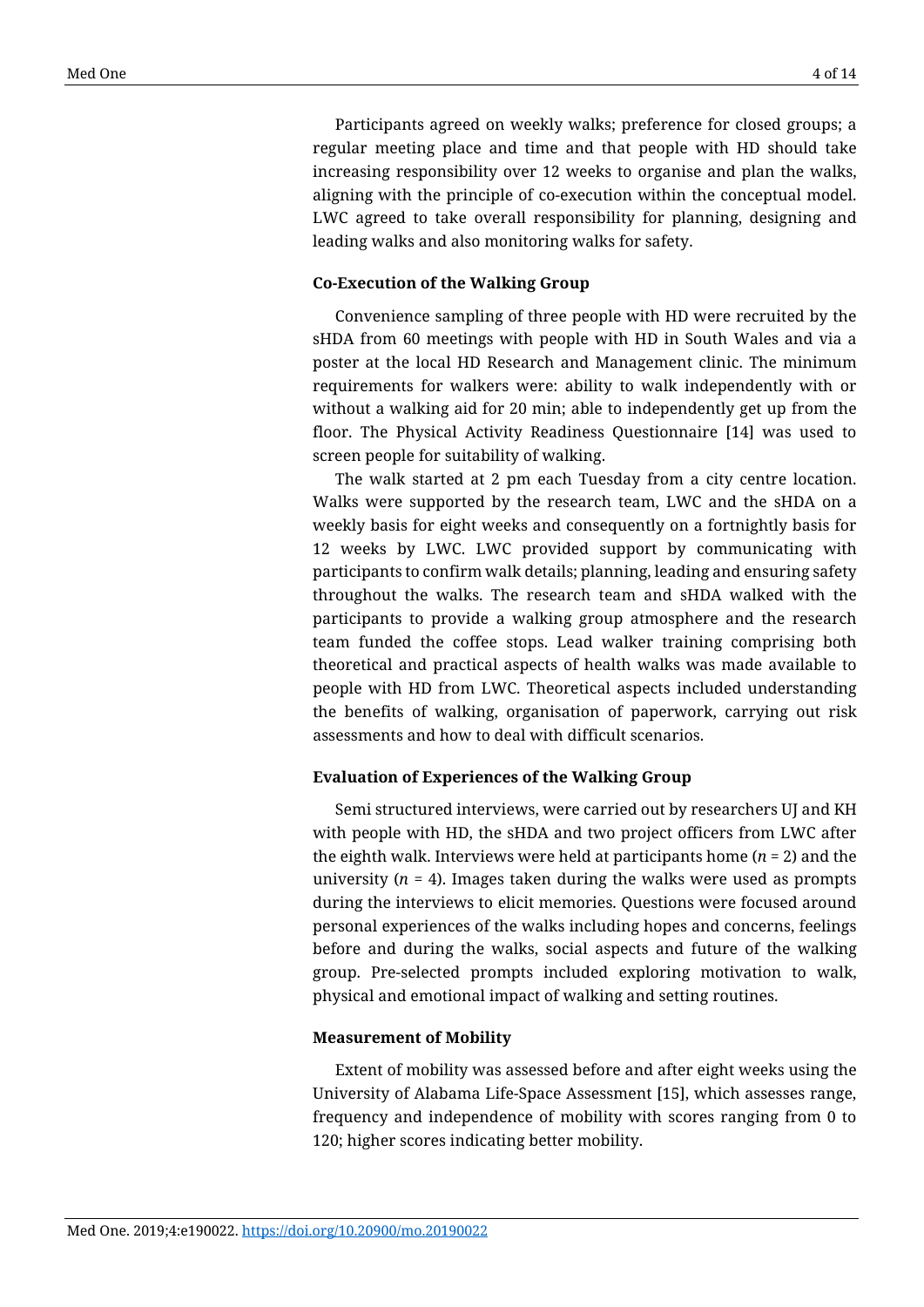#### **Data Analysis**

Field notes were taken and interviews were audio-recorded and transcribed verbatim; participants were given pseudonyms to protect their identities. Inductive thematic analysis [16], carried out by UJ and KH, was used to identify key themes and salient concepts. This method of analysis was chosen as it allowed for rich description of data through identification and analysis of patterns. Phases of thematic analysis included familiarisation of data, generation of initial codes, searching and reviewing themes; defining and naming themes.

Familiarisation of data was followed by initial double coding. Codes were identified from the data and were generated by selecting segments of text and assigning codes to organise the data into meaningful groups. Awareness of one's biases during data analysis reduced the likelihood that data that was only of interest from a certain point of view, were selectively screened out or included. Double coding at this stage reduced the likelihood of bias being introduced from an early stage of data analysis, promoting credibility of the findings [17]. Reflexive discussions between UJ and KH identified themes from the data. Reflexivity involved critical discussions during data collection and analysis to ensure dependability. Credibility was ensured by inductive development of themes from the data.

Values for the Life-Space assessment were computed for each level of the questionnaire by multiplying the Life‐Space level (1–5), the degree of independence (2 if independent, 1.5 if equipment was used, and 1 if personal assistance was reported), and the frequency of attainment (1 = less than once a week,  $2 = 1-3$  times a week,  $3 = 4-6$  times a week, and 4 = daily). The level‐specific values were summed [15]. The values were analysed descriptively due to low numbers of participants.

## **FINDINGS**

Three people with HD participated in the walking group over the first eight weeks supported by the research team; two people met independently during the 12 weeks when supported fortnightly by LWC. The three individuals have not met since support was discontinued. One person with HD undertook walk leader training provided by LWC, but did not lead any walks.

The fully supported walks took place within a large city centre park, the last walk being at an outdoor national history museum. Two walks in the park had specific foci: a QR heritage trail and a visit to a castle. The pathways within both the park and the history museum were broad and well surfaced and the visit to the castle and museum included steps. The walks lasted between 50 and 110 min, which included stopping at coffee shops.

Details of living and working status and Life-Space scores for people with HD are summarised in Table 1.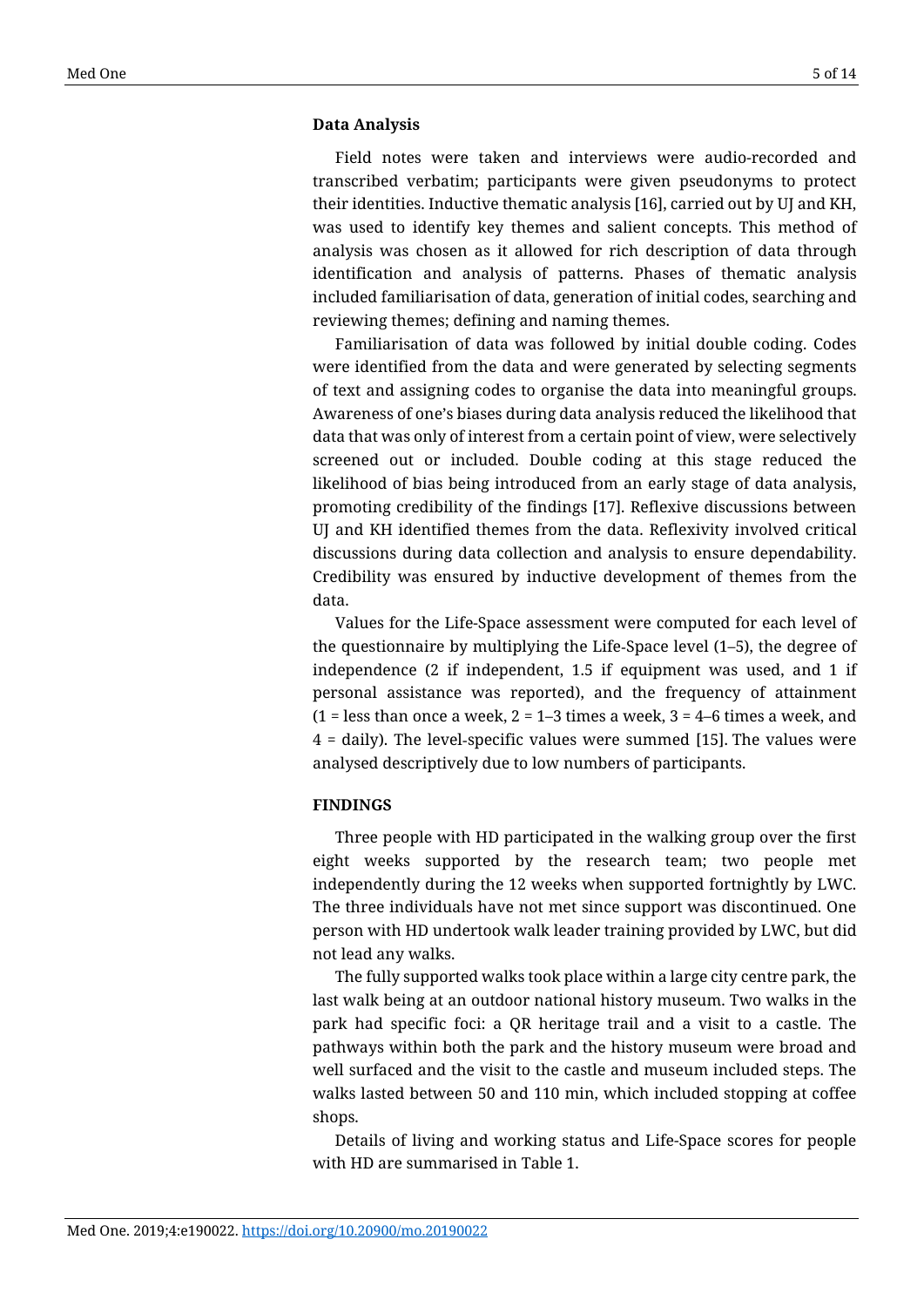| Participant    | Living status | Working     | Life-Space | Life-Space<br>assessment | Change in mobility    |
|----------------|---------------|-------------|------------|--------------------------|-----------------------|
|                |               | status      | Assessment | post supported walking   |                       |
|                |               |             | baseline   | group                    |                       |
| <b>Sally</b>   | Independent,  | Not working | 58         | 64                       | Increased frequency   |
| <b>TFC 9,</b>  | alone         |             |            |                          | of mobility within    |
| Stage 2        |               |             |            |                          | neighbourhood         |
| George         | Independent,  | Not working | 52         | 72                       | mobility<br>Increased |
| <b>TFC 9,</b>  | alone         |             |            |                          | outside of town       |
| Stage 2        |               |             |            |                          |                       |
| John           | Independent,  | Not working | 100        | 110                      | Increased frequency   |
| <b>TFC 10,</b> | alone         |             |            |                          | of mobility outside   |
| Stage 2        |               |             |            |                          | of town               |

**Table 1.** Living, working status and Life-Space scores for people with HD.

Six themes were identified from the interviews: the purpose of the walks, perceived benefits, barriers, the group, organisation and planning of the walks and the future.

#### **Purpose of the Walks**

A variety of perspectives of the purpose of the walking group were identified by people with HD, LWC (1 and 2) and sHDA. All participants thought that the initial idea of a walking group was good and achievable.

*LWC1—"I think the reason people pick walking is because it is a safe activity."*

*sHDA—"I really thought that people would think this is a great chance to do something together in a supportive environment."*

Additionally, the social aspect of the group was perceived as positive with Sally describing a reciprocal understanding between people with same condition:

*Sally—"I understood what's he's coming from, he understands where I was coming from."*

John and George had more specific reasons for being involved in the walking group, both from altruistic and personal perspectives:

*John—"I have to help people that's why I got involved."*

*George—"The interesting bit is a plus—going to different places."*

These perspectives reflect a common understanding of the potential benefits of the walks.

## **Perceived Benefits**

Benefits of the walking group were perceived as both mental and physical as well as increasing confidence. Mental health benefits reported included a better frame of mind, more energy and increased motivation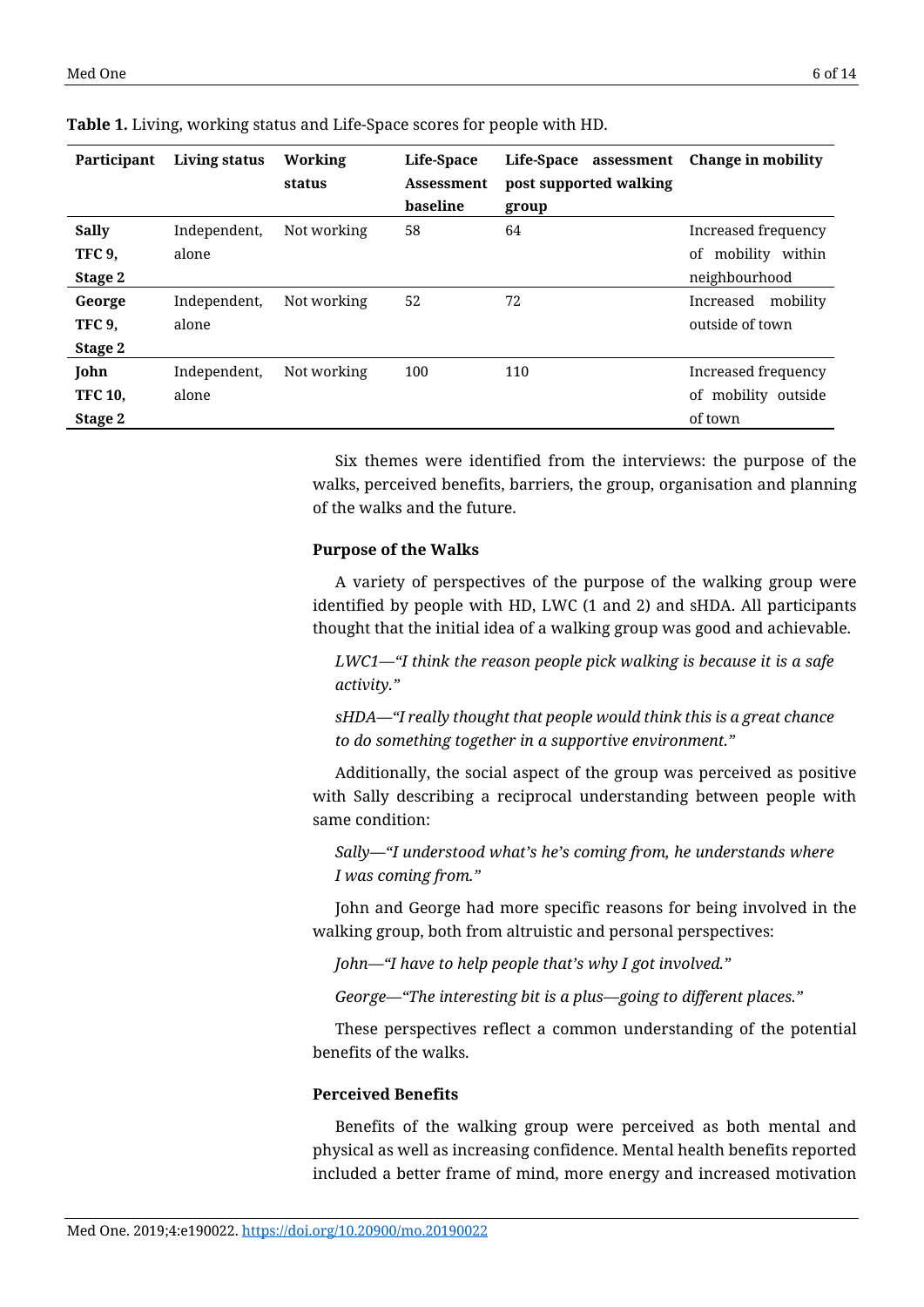afforded by walking. Prompts related to motivation and physical and emotional impact of walking elicited the detail provided by participants.

*George—"I feel the walking group has motivated me to get out and meet other people …. I am normally in a better frame of mind when I finish the walks."*

Physically, people with HD felt that they had better strength and balance. One participant reported fewer falls and believed this to be a consequence of walking more.

*Sally—"I've always walked, I walk every day, but my balance seems a lot better now actually. I can walk further without getting breathless, so overall I just think it boosts all of you …. No I don't fall now …."*

These benefits appeared to give people with HD more confidence.

*John—"my confidence, strength, my ability to walk properly again is coming back."*

In sharing his experience of the walking group, John was clear about how the gain in confidence and ability motivated him to challenge himself in activities outside the walking group.

## **Barriers**

Amongst the participants, various barriers to taking part in the walking group were identified. These included general barriers that may be expected from anyone aiming to increase physical activity and those specific to the complexity of HD.

Transport to the walk location was identified as a barrier by the sHDA and people with HD.

*sHDA—"a couple of people said well, if someone could pick me up [I could go] … some of them, the geography just wasn't going to work."*

This may be applicable for any organised physical activity event, yet is compounded by the rarity of HD and therefore difficulty in finding a geographically convenient walking location. Other barriers specific to HD included the genetic and progressive nature of the condition. John did not want his daughter to come along and see someone with more advanced symptoms in the group.

*John—"… thinking that's what I am going to be like in 10 years' time … or that's what she's going to be like in 25 years' time."*

This was mirrored by what people told the sHDA.

*sHDA—"*… *the thought of being with other people that are at different stages … is he worse than I am …."*

Lack of motivation, a specific issue for people with HD was reported as barrier by sHDA.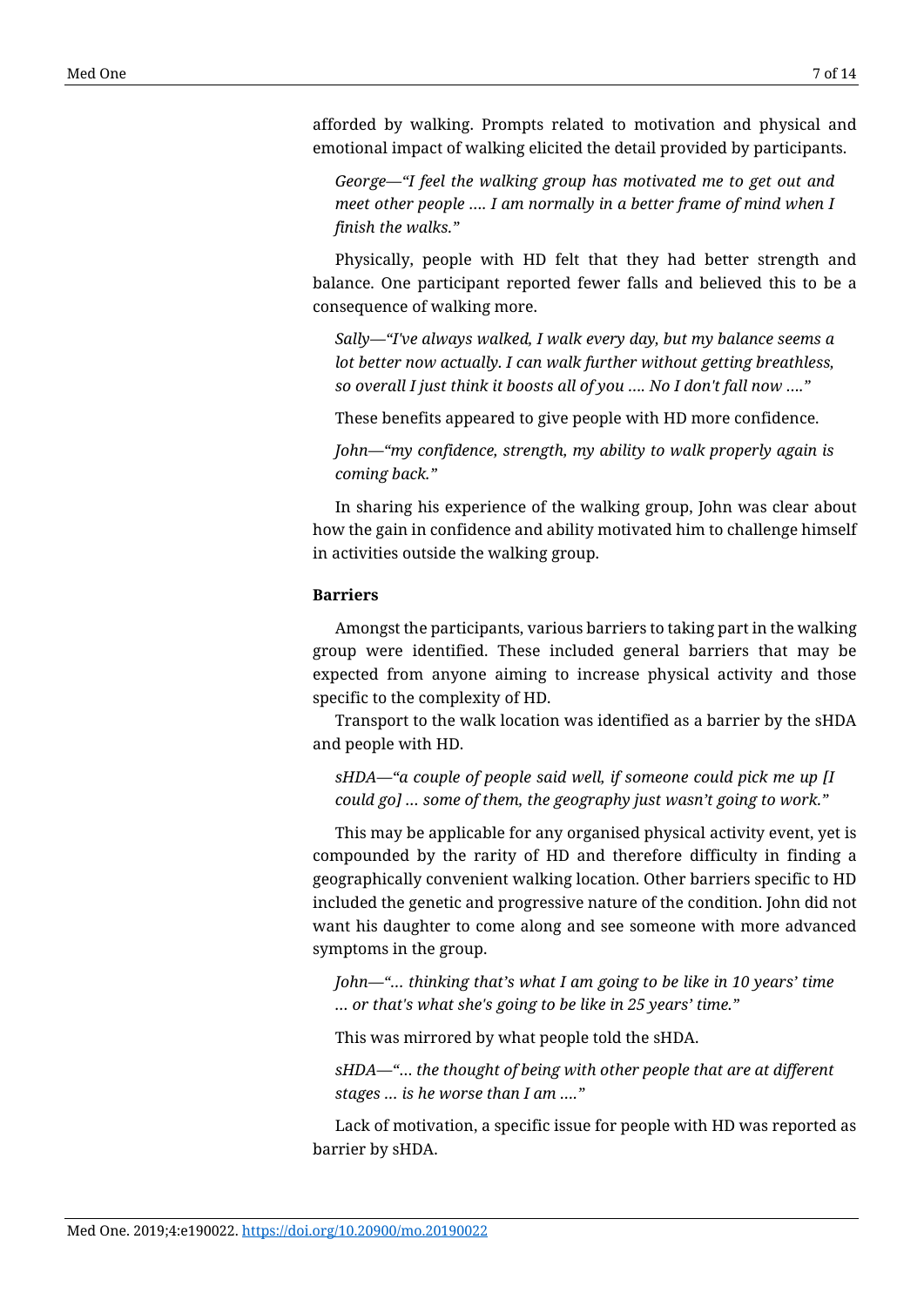*sHDA—"they [carers] can't get them to make a cup of tea at home, they don't think they are actually going to make them go on a walk."*

Participants also shared barriers of a general nature, e.g., financial consequences of travel, perceived negative expectations, unrealistic fitness levels required for the activity.

## **The Group**

The theme of the group had two sub-themes: individual needs within the group and the social aspect of being in a group. John, George and LWC identified that the pace and distance was determined by the least able member of the group.

*John—"George and I are not being pushed enough…. Obviously I understand you've got to work to the weakest person. Unfortunately for the rest of us, got to walk at a snail's pace."*

*LWC2—"because she does need, from what I can gather she needs more support than he does."*

*George—"Yeah [laughter] and when somebody wanted a rest we all just stopped and had a rest."*

LWC also identified that different people needed different support.

*LWC2—"So we've kind of almost with John, we'd need to tailor, make what he needs to do, and then perhaps Sally and George are more easily … um … catered for within a more general setting."*

Participants referred to the positive social aspects of being in a group, with LWC commenting on how this can increase the distance walked.

*John—"… I wouldn't have minded spending time with George, that's why I phoned him up. If he came along yesterday then I would have shown him what I think is improving me."*

*LWC1—"And in actual fact they probably walk further because they're talking and have no idea where they're going."*

People with HD expressed their enjoyment at being part of a group and the fun that could be had being with other people.

*Sally—"I think every walk there is something funny…. George and his mac, yeah that was a good memory."*

*George—"I enjoy the walk more if there's more than me there."*

Participants were in agreement that social aspects including helping each other, enjoyment and developing friendships were inherent to being part of a group. Needs of the individual impacted both positively and negatively on the group.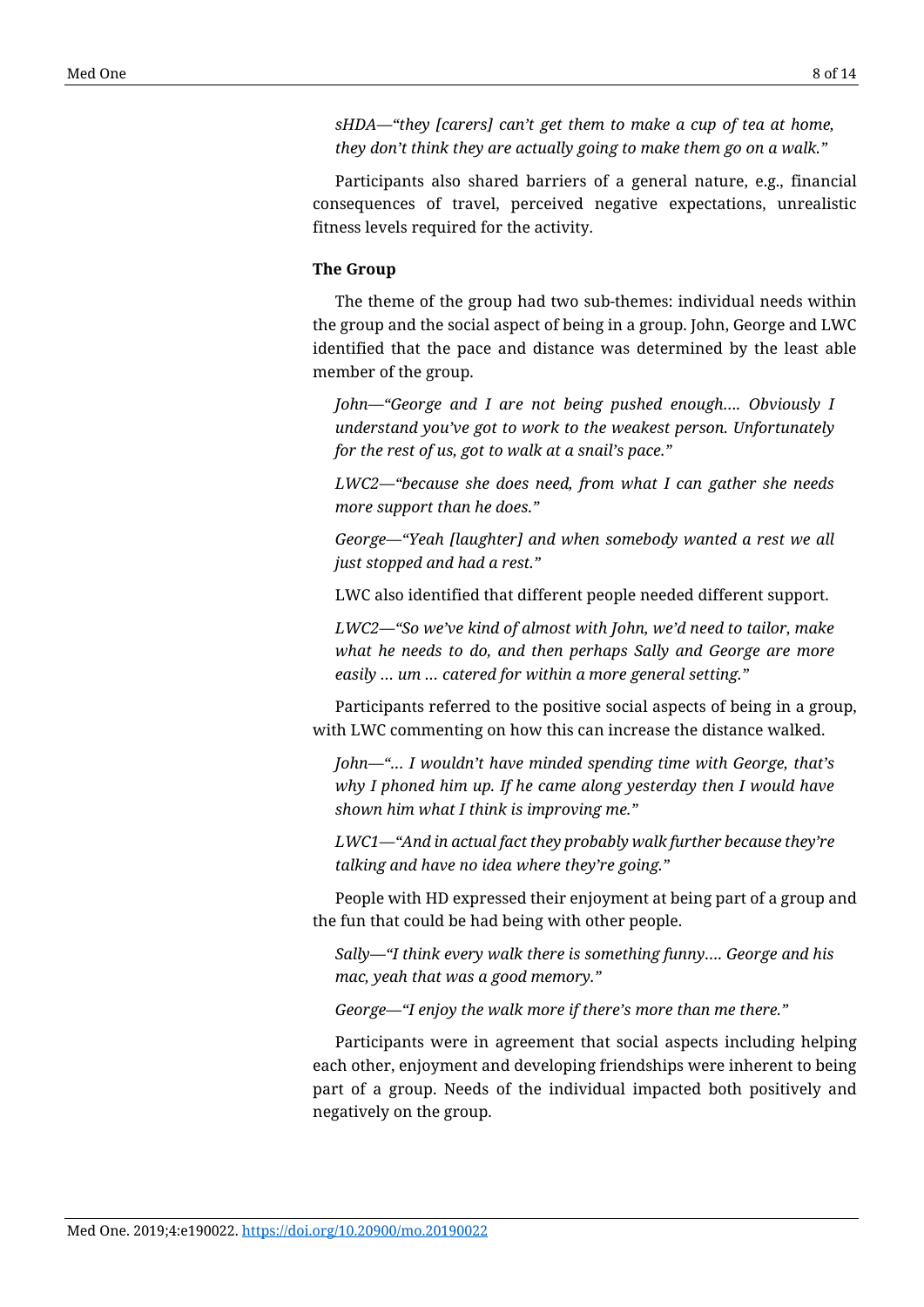#### **Organisation and Planning of the Walks**

Participants identified different aspects related to organisation of the walks, including logistics and underlying motive for the walking group. Prompts around setting of routines enabled George to identify the benefits of a consistent start point and time.

*George—"I think it has helped being in the same place and time or same day and time … yeah because it's something you just get used to."*

LWC also commented on how improvements in organisation of walks could be made:

*LWC2—"I think maybe if you have small numbers again … go for a group that is already established rather than trying to develop your own."*

People with HD perceived that there were too many healthcare professionals in relation to people with HD and that the focus was not on co-production of a walking group but rather on completion of a research study.

*John—"the research needs guinea pigs … I don't think any thought went into it, there was, everybody had an idea what was going to happen and everyone else shoe-horned into it."*

*George—"… lots of chiefs and a few Indians …."*

Participants recognised that organisation of the walks was important, but that this could be influenced by perceptions of the purpose of the walking group.

## **The Future**

All people involved in the study felt that a walking group should continue and discussed factors that could influence the sustainability of the group. Specific ways of supporting the group were suggested.

*LWC2—"… you could bring the physical into the clinic … you could take them for a walk around the grounds … [we could] come into clinic and have a chat, and for people to get to know what Let's Walk is and what they were going to expect."*

John recognised that resources are needed to support a walking group and LWC agreed that specific support was needed.

*John—"I think a better way would be to … pay somebody an expense and … go with those on a one-to one basis."*

*LWC1—"I think activity co-ordinators would be a good start."*

LWC identified that a walking group would need organisation, which may be problematic.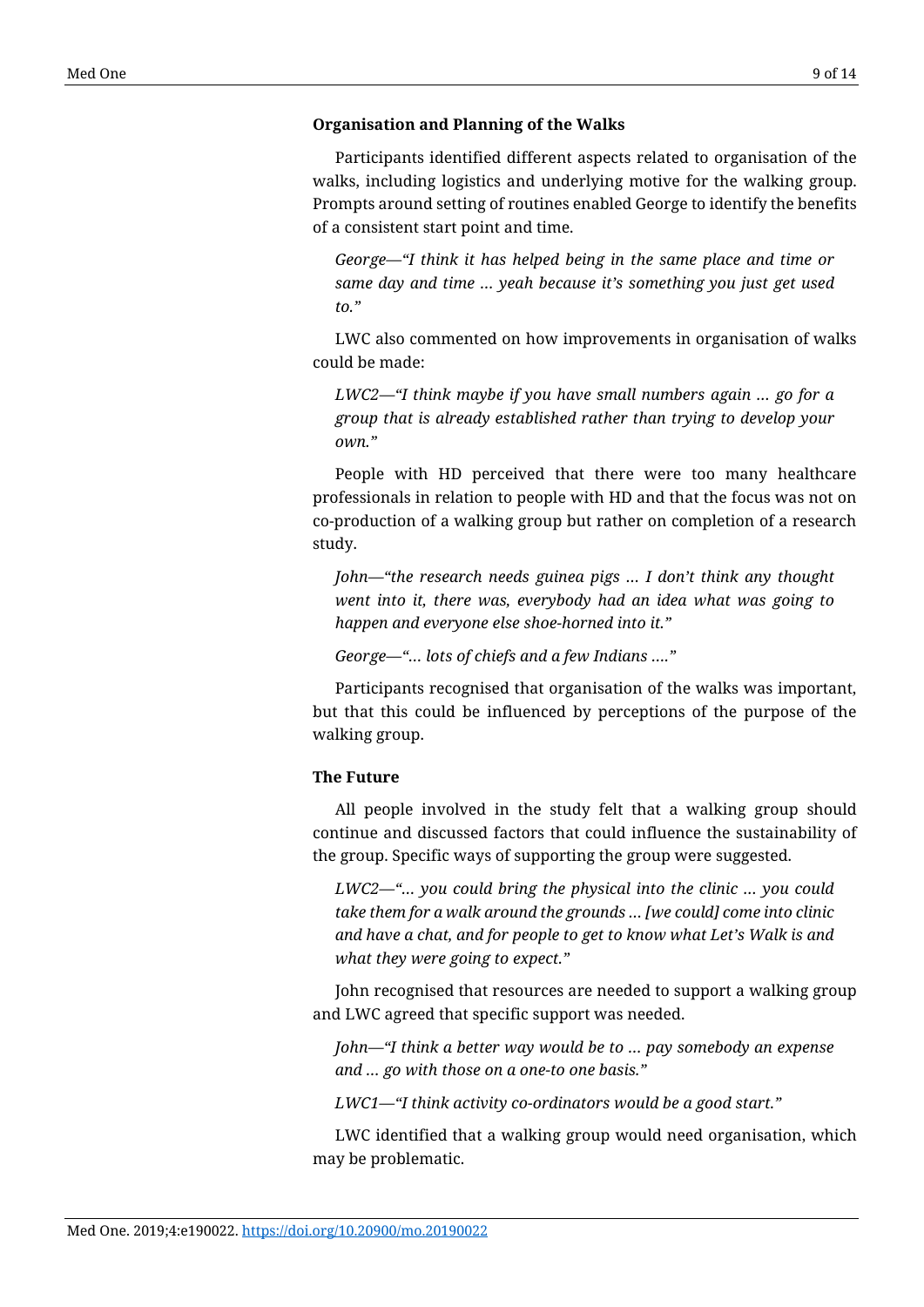*LWC2—"they [independent walking groups] would have to fill in paperwork every time so there is a few little stumbling blocks."*

It was also felt that advertisement of the group also needed to be more prominent.

*Sally—"we need to advertise it more."*

*LWC1—"But I think if we can advertise a monthly HD walk within the clinic, then that might be something that's on, they'll diary it and will come to."*

Overall, participants agreed that the walking group needed to continue but recognised that more needed to be done to ensure this, e.g., integration of walks with clinic visits, advertisement. Linked to the theme of "barriers", engaging more people in the walking group was identified as a way forward.

#### **DISCUSSION**

Three people with HD took part in a regular supported walking group, developed using the Batalden *et al.* [12] conceptual model of coproduction. Recruitment of people with HD to the walking group was challenging, mainly due to negative perceptions of walking in a group of people with HD due to social stigma and lack of general public awareness of HD. However, people with HD enjoyed participating in the walks as a small group and perceived physical, psychological and social benefits. Positively, these participants reported increased confidence in being more active outside the home which may explain the increase in mobility as measured by the Life-Space data. Despite the perceived benefits of the walking group, when support from the wider project team was no longer provided, the HD group members did not continue to meet.

Reasons for the walking group not continuing may relate to the complexity of HD pathology in relation to both individual ability and the process of co-production and also lack of resources. A designated walk leader that could either integrate physical activity within clinical services or organise regular walks in the community may be needed to support people with HD, as the success of the walking group in The Netherlands may be due to it being led by physiotherapists [9].

For the participants with HD in this study, the motor problems of chorea and hypokinesia were not identified as barriers to participating in the walking group, yet perceived physical benefits of improved balance and strength were acknowledged. This sample however only included those who were able to walk independently, therefore this finding would not be generalisable to the wider population of people with HD. Unrealistic fitness levels, identified by participants as a barrier, may have been a reason for people with HD with decreased functional ability due to marked chorea or hypokinesia not participating in the study.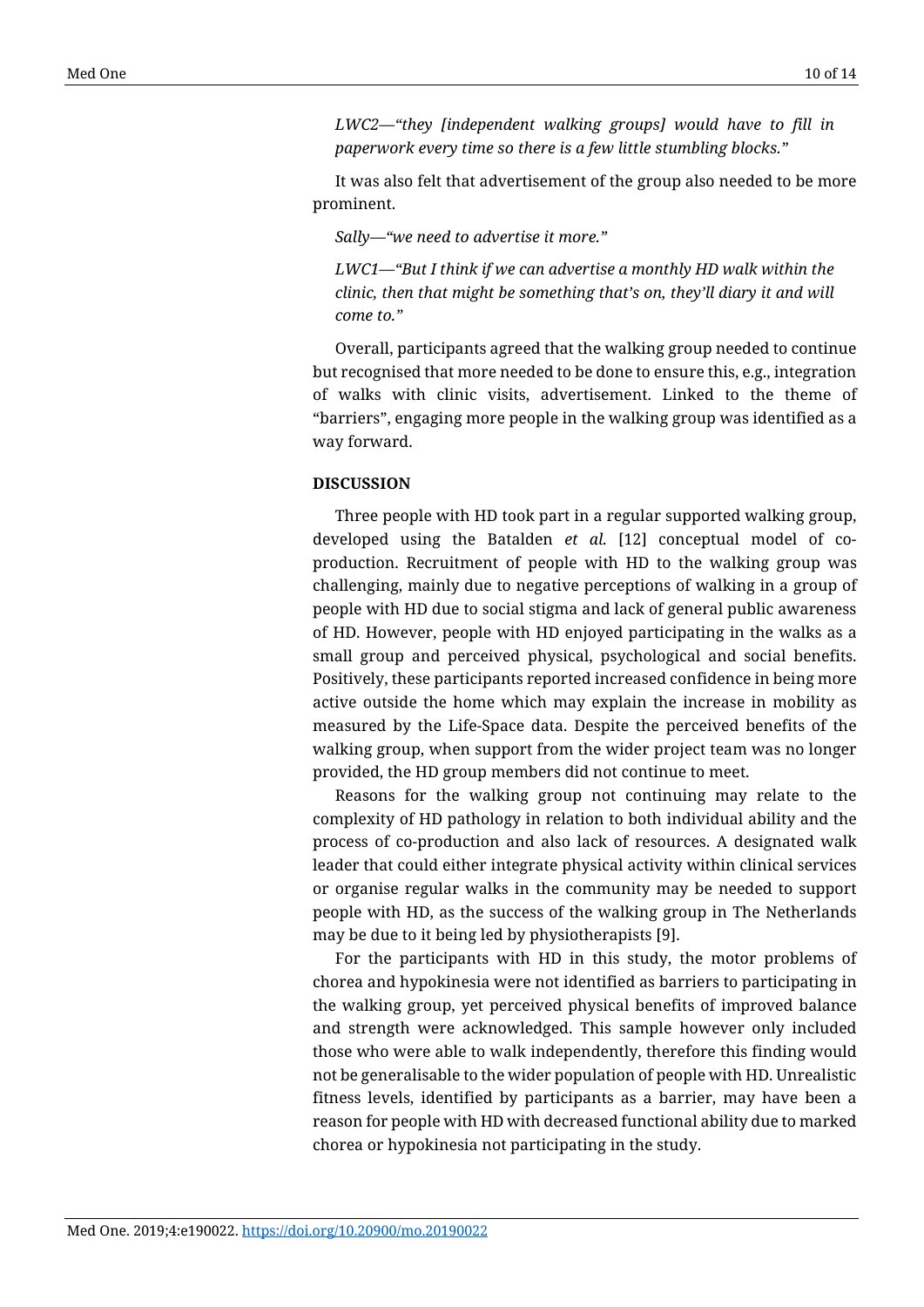For people with HD, the organisation and planning required to continue the walking group may be compromised by disease pathology. It became apparent via field notes that the participants with HD were not willing to take sole responsibility for these organisational roles, *i.e.*, coexecute, due to behavioural and cognitive limitations. Cognitive slowing and problems with mental flexibility, planning and initiation of action are characteristic of HD [18] and may reduce the ability to plan a safe walking route and organise starting points and times. Apathy may also impact on the ability to initiate the planning required to get to the starting point of the walk. This was identified by the sHDA, who described how carers were unable to get people with HD to make a cup of tea and therefore lack of motivation related to joining a walking group may be a barrier.

Promotion of physical activity for people with HD remains a complex and challenging area. Co-production in the provision of healthcare facilitates development of services to maximise health and well-being, yet not all people with health problems have the desire or capacity to be active partners [12]. Co-production that includes people with HD, must therefore take into consideration both the consequences of HD pathology and the interaction with others that is necessary for people with HD to engage with and participate in physical activity.

A central assumption of co-production is that a common ground is found between participants and this may inherently challenge both the role and perceived hierarchy of power of the healthcare professional [19]. All participants in this study, including the research team, had a common understanding that walking was a beneficial activity, yet people with HD saw the role of the research team, and possibly of the healthcare provider, as being in control and having the ultimate power within the walking group. Participants therefore viewed the walking group as being organised by "you" for "us". This perceived lack of self-efficacy may be due to participants transferring the hierarchy of power in health provision to the context of the provision of the walking group by the research team. Previous research has identified that people with HD did not take ownership of an exercise programme if it was delivered to them rather than being a partner who decides the nature and course of the programme [20]. A different approach to implementing evidence based practice from a researcher's perspective may also be required. The traditional assumption that research is produced, packaged and made accessible to non-academics is challenged in co-production, when power and perceptions require careful negotiation [21]. A longer process of coplanning the walks may have been beneficial in this study to develop trust and explore more in depth expectations of all participants, as well as recognising the need for time for people with HD to process the concepts of walk organisation. Recent research has highlighted that people with HD participate in physical activity whilst they cope with the nuances of the condition and this changes over time being either self-regulated or regulated in collaboration with carers [22]. This finding needs to be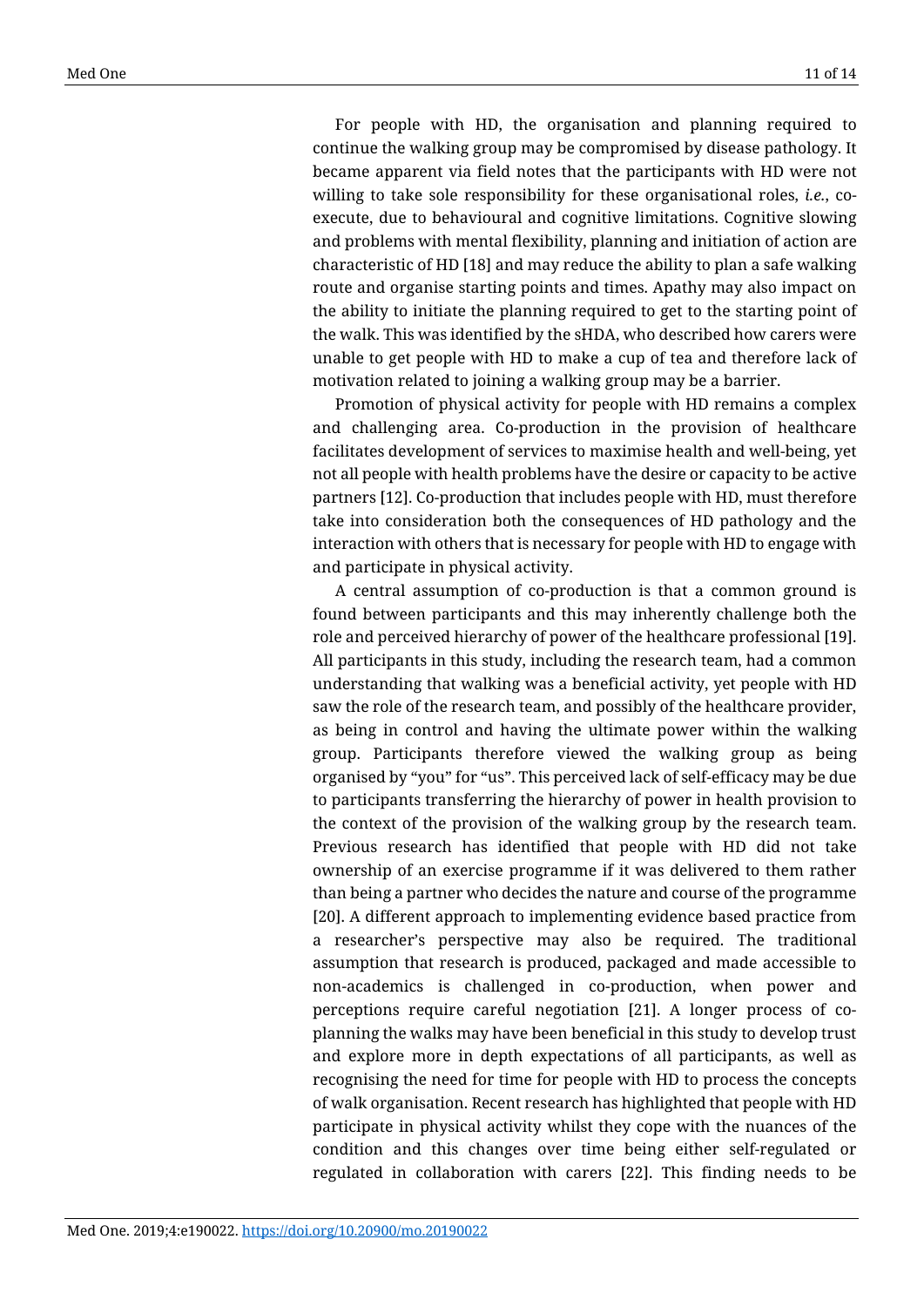considered when co-producing services that need to adapt over the progression of a long term condition.

#### **Strengths and Limitations of the Study**

This study included a range of relevant stakeholders in the coproduction of a walking group for people with HD. Co-production was limited by the small number of people with HD who participated in coplanning and co-execution stages which resulted in the group not continuing when support from the research team was withdrawn. The findings were limited, as data saturation was not reached due to the small sample size.

#### **Recommendations**

Walking was perceived as enjoyable and beneficial and should be considered by healthcare professionals as a way to maintain physical activity in people with HD. It is recommended that further research is undertaken to explore adaptation of models of co-production for people with HD and other neurodegenerative conditions that are cognisant of the consequences of the disease pathology on co-planning and co-execution. These adapted models should also integrate the concepts of self and collaborative regulation that have been identified as a means by which people with HD participate in physical activity.

## **CONCLUSIONS**

Existing evidence demonstrates that exercise is safe, feasible and beneficial for people with HD, yet physical activity levels are low. A supported walking group was perceived as enjoyable, beneficial, and motivational for people with HD. Issues related to apathy, diminished planning skills, social stigma and motor problems specific to HD may have limited potential participants joining the study and impacted on the continuation of the walking group.

Regular participation in physical activity requires support for people with HD. This support, which may alter during the progression of the condition, may include that from carers, healthcare providers or nonprofit organisations who can motivate, co-ordinate and potentially lead suitable activities that correspond with the needs of the person with HD. Further research is needed to explore appropriate models of coproduction for people with HD and other long term complex conditions.

#### **DATA AVAILABILITY**

The dataset of the study is available from the authors upon reasonable request.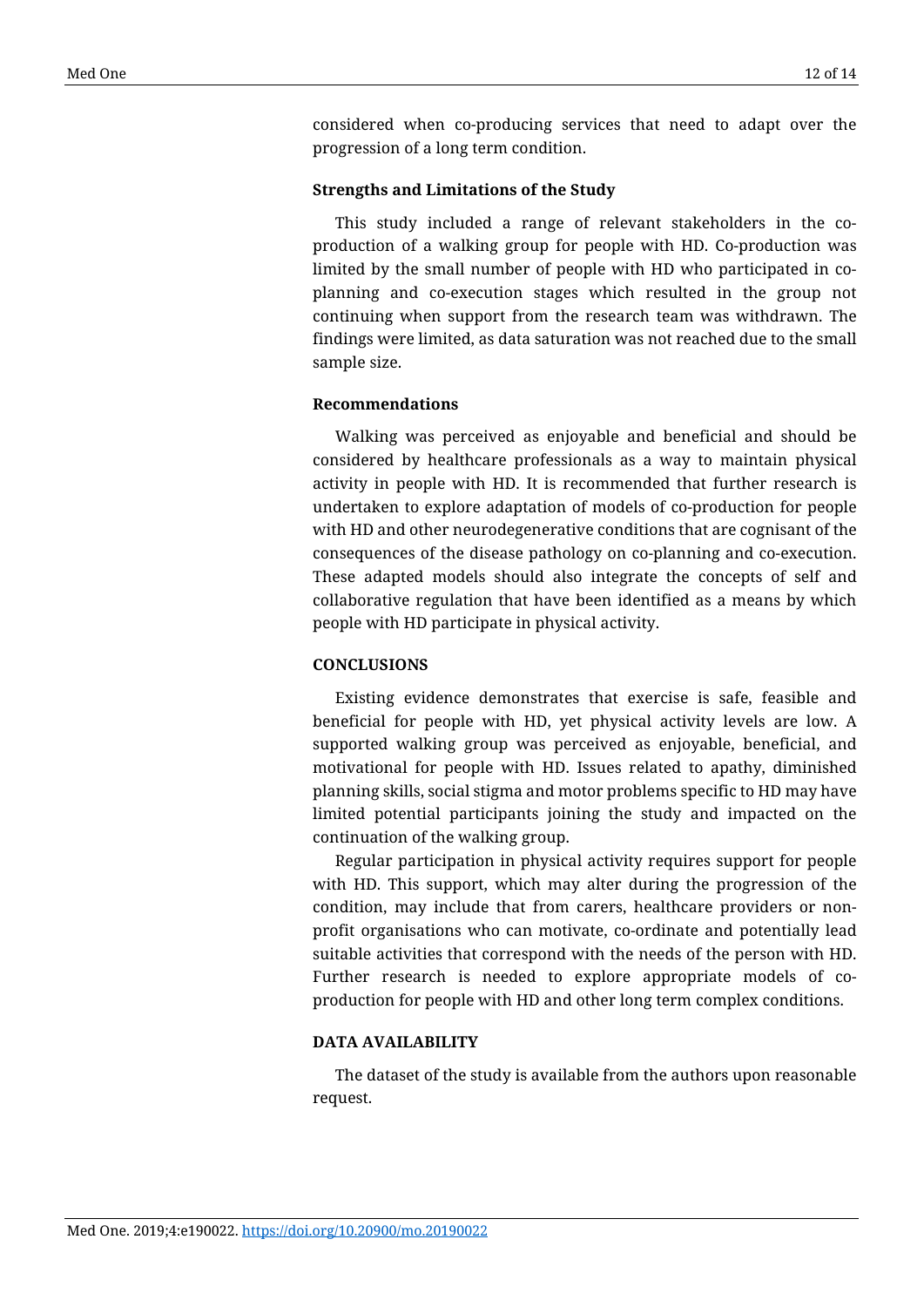## **AUTHOR CONTRIBUTIONS**

All authors designed the study. UJ and KH collected and analysed the data. UJ, KH and MB wrote the paper with input from SV and MJ.

## **CONFLICT OF INTEREST**

The authors declare that there is no conflict of interest.

## **FUNDING**

This work was supported by the Wellcome Trust/Cardiff University Institutional Strategic Support Fund (105613/Z/14/Z).

## **ACKNOWLEDGEMENTS**

The authors acknowledge the input from Anne Rosser, Kay Holmes (sHDA) and Sadie Jones (LWC) throughout the co-production study.

## **REFERENCES**

- 1. McColgan P, Tabrizi SJ. Huntington's disease: a clinical review. Eur J Neurol. 2018;25(1):24-34.
- 2. Coppen EM, Jacobs M, van den Berg-Huysmans AA, van der Grond J, Roos RAC. Grey matter volume loss is associated with specific clinical motor signs in Huntington's disease. Parkinsonism Relat Disord. 2018;46:56-61.
- 3. Plotkin JL, Goldberg JA. Thinking outside the box (and arrow): current themes in striatal dysfunction in movement disorders. Neuroscientist. 2019;25(4): 359-79.
- 4. Giralt A, Saavedra A, Alberch J, Perez-Navarro E. Cognitive dysfunction in Huntington's disease: humans, mouse models and molecular mechanisms. J Huntingtons Dis. 2012;1(2):155-73.
- 5. Busse M, Quinn L, Drew C, Kelson M, Trubey R, McEwan K, et al. Physical Activity Self-Management and Coaching Compared to Social Interaction in Huntington Disease: Results From the ENGAGE-HD Randomized, Controlled, Pilot Feasibility Trial. Phys Ther. 2017;97(6):625-39.
- 6. Fritz NE, Rao AK, Kegelmeyer D, Kloos A, Busse M, Hartel L, et al. Physical Therapy and Exercise Interventions in Huntington's Disease: A Mixed Methods Systematic Review. J Huntingtons Dis. 2017;6(3):217-35.
- 7. National Institute for Health and Care Excellence. Physical activity: brief advice for adults in primary care (Public Health Guideline [PH44]) 2013. Available from[: https://www.nice.org.uk/guidance/ph44.](https://www.nice.org.uk/guidance/ph44) Accessed 2019 Aug 12.
- 8. Hanson S, Jones A. Is there evidence that walking groups have health benefits? A systematic review and meta-analysis. Br J Sports Med. 2015;49(11):710-5.
- 9. van der Bent-van Breugel J, van der Plas A, Achterberg W. The efficacy of a brisk walking program on motor function and functional capacity in patients with Huntington's disease: a retrospective study. J Neurol Neurosurg Psychiatry. 2014;85(Suppl. 1):A67-8.